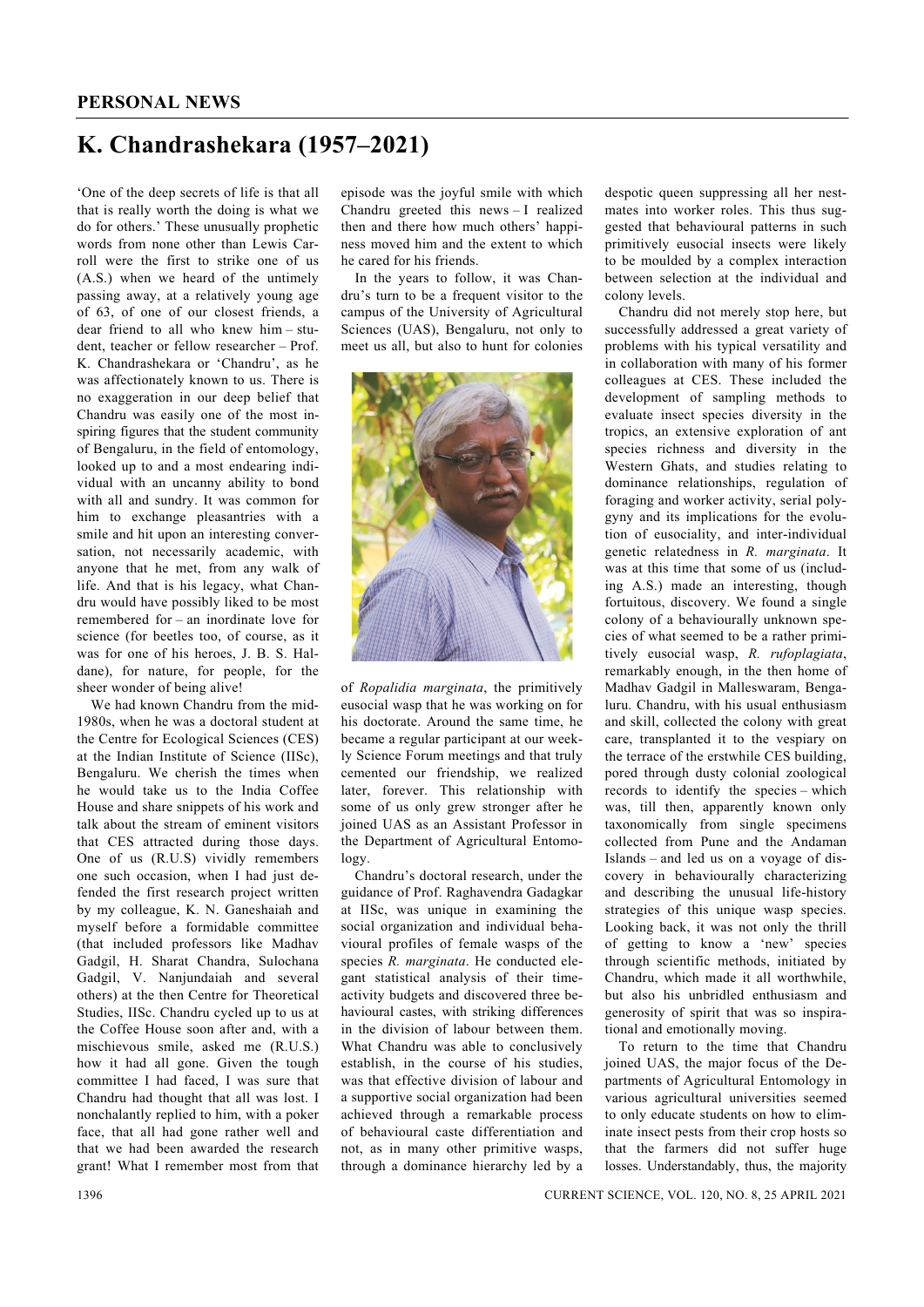of the courses were devoted to themes such as insect taxonomy, insect pests of crop plants, pesticide chemistry and so on. Amidst such mundane topics, there were, surprisingly, two interesting courses, one on insect behaviour and the other on insect ecology that were gathering dust, primarily because of the lack of suitable expertise to teach them.

 Fresh from CES, and having spent unusually long hours studying insect behaviour, Chandru's attention was naturally drawn towards these courses. He immediately developed the two courses with right earnestness and began to offer them to willing students, a process that he continued for years on end at UAS, his last lecture as recently as a couple of weeks ago. Chandru's lectures were a delight to listen to, sprinkled most generously with loads of anecdotes and, of course, with his typically rich insights. I (R.U.S.) must relate the story of a doctoral student of mine who wanted to register for Chandru's course on insect behaviour, knowing fully well that her thesis on endophyte molecular biology had absolutely no relation (by any stretch of imagination) to insect behaviour. But register she did. Her justification was simple, 'I find in Prof. Chandrashekara a person who wishes to communicate the excitement of doing science. For me, this is good enough a reason to register for the course, no matter how the subject matter of insects is itself unrelated to my PhD thesis<sup>'</sup>

 Another course that Chandru cherished deeply, and which was also a great favourite amongst his students, was on science communication. This course, he often used to say, was about the enjoyment of sharing the secrets of nature that research had helped unravel. Although these mysteries could be shared by informal and formal communication, through seminars or publications, Chandru always preferred the informal to the more formal approaches. He said that he would rather chat for hours and share science over coffee than give lofty lectures or write eruditely about scientific discoveries. While he certainly did not have the patience for the latter, he did spend long coffee times with students – and today, we realize that Chandru will be remembered, not for his scientific discoveries or publications alone but for reinforcing, almost singlehandedly and perhaps unconsciously, the old, historic Indian tradition of storytelling and of oral communication of pure knowledge, across generations.

 Chandru's research interests largely focused on insect ecology and evolutionary biology. He worked extensively and tirelessly on dung beetles, ants and, of course, wasps. Along with Ganeshaiah, he developed an improved method of quantifying species diversity of insects that also incorporated the phylogenetic relatedness of the community members. Called the avalanche index, this method, in a way metaphorically too, brought about a sea change in the measures of species diversity.

 Chandru was amongst the first to demonstrate the use of the niche modelling tool, DIVA-GIS, for modelling and predicting the spread of an important agricultural pest, the sugarcane woolly aphid. This study was a forerunner to many more such investigations by groups all around the world and is widely cited as one of the pioneering examples of the use of this modelling tool.

 In his later years, Chandru became interested in bioprospecting venom peptides from the venom glands of a number of insects, especially hymenopterans. His group, in collaboration with that of P. Balaram at IISc, was able to describe several novel anti-microbial peptides from ants, bees and wasps. This marked the beginning of his forays into the field of chemical ecology at UAS, yet another journey so typical of Chandru's quietly adventurous spirit.

 Siloed as some of us were at UAS into departments such as Genetics and Plant Breeding, Crop Physiology, Agricultural Entomology and so on, Chandru was keen to have a forum that allowed for the free exchange of ideas and experimental work on questions relating to insect behavioural ecology, evolutionary biology and conservation biology. After persistent efforts, he was finally successful in establishing an interdisciplinary School of Ecology and Conservation (SEC) at UAS. The SEC, today, is amongst one of the most productive laboratories at UAS with students working on a range of cross-cutting themes, including ant foraging behaviour, plant–fungal interactions and plant–insect interactions. None of this would have, however, been possible without Chandru's deep love for these disciplines and his far-sighted concern that students must be made aware of the importance of fundamental biological knowledge in the development of applied disciplines, such as agricultural entomology. It is a matter of great pride and joy for us that Chandru remained the Convenor of the SEC, right from the time of its establishment until his superannuation in November 2019.

 Chandru had an irresistible urge to initiate discussions and seminars on just about anything that he considered good science and with which he could effectively engage his students and, perhaps to a lesser extent, his fellow faculty. He actively promoted the Friday Seminar series at the SEC and the Entomology Club meetings, and also helped organize the annual Coleman Lectures in honour of Prof. Leslie Coleman, who had started the Department of Agricultural Entomology in UAS a hundred-odd years earlier. Another unique meeting that Chandru was an active part of was the Avalanche Meeting. Held once every two years in a remote place, this meeting brought together about 15 to 20 active participants to brainstorm on particular subjects for two full days. These meetings were a watershed in the sheer sense of their intensity, and the length and breadth to which different topics would be discussed, often led by a rather breathless Chandru.

 For the general public too, Chandru left an indelible landmark in the form of the Bangalore Butterfly Park at the Bannerghatta Zoological Park, which was sponsored by the Department of Biotechnology, Government of India, under the aegis of the National Bioresources Board. He was placed in charge of developing a state-of-the-art butterfly park, in collaboration with the Karnataka Forest Department. He was instrumental at all stages of the project, starting from designing the structure and components, drawing up the complete plan for its execution and finally, in establishing a fully functional park. He ensured that every important aspect of the garden, rearing protocols for the various butterflies, selection of host plants to be grown through the year, formulating a butterfly calendar and developing outreach material were laid out in ways that would promote the long-term sustainability of the park and its associated museum on their own. This park has now emerged to be amongst the most unique sites for outreach and conservation of butterflies anywhere in the country. And if the butterflies are still fluttering today, we owe it all, in no small measure, to the untiring